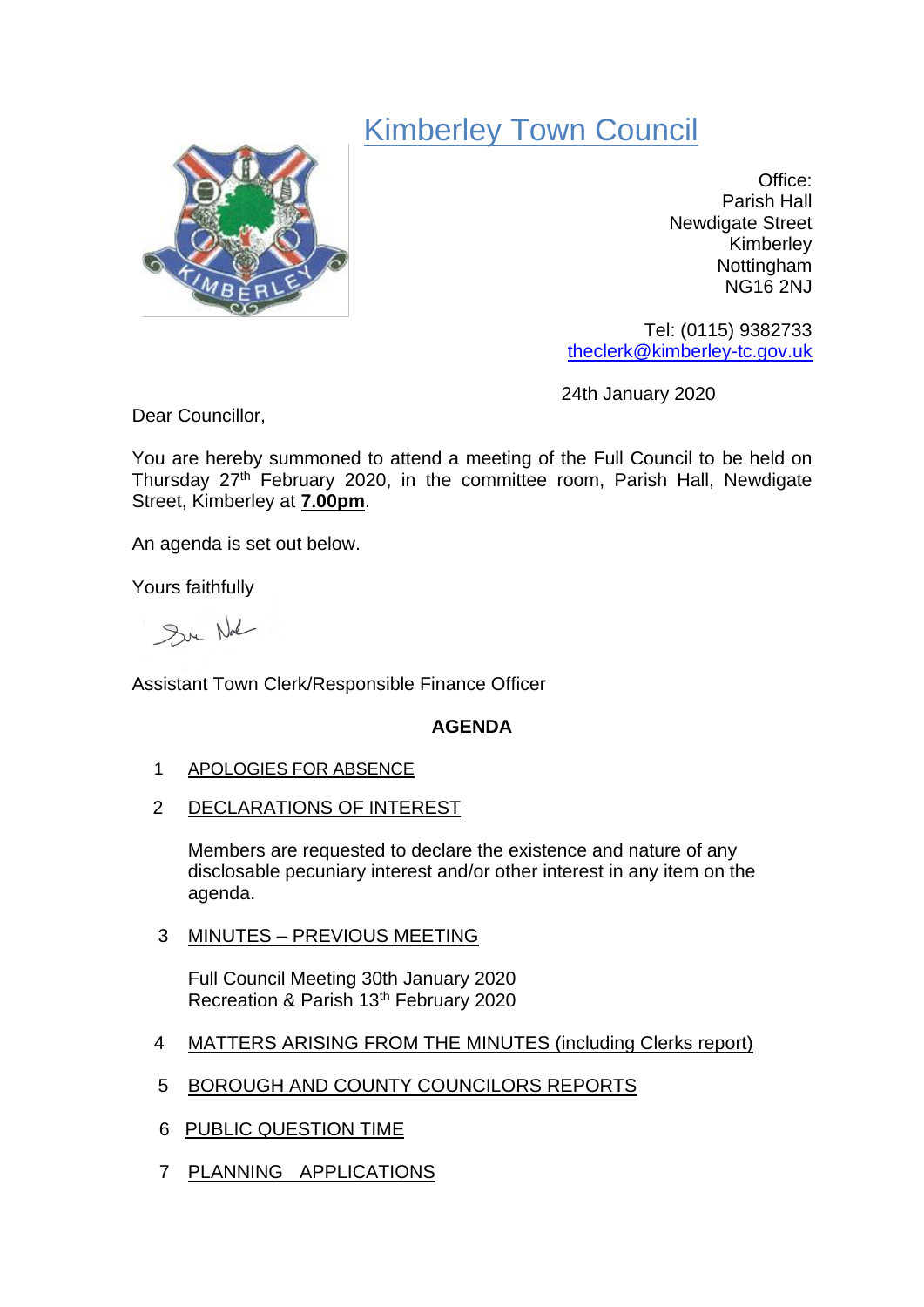### 8 PAYMENTS

SUPPLIER PAYMENT SCHEDULE 27.02.2020

| <b>DATE</b> | <b>NAME</b>              |                              | <b>AMOUNT</b> |
|-------------|--------------------------|------------------------------|---------------|
|             |                          |                              | £             |
| 13.01.20    | <b>KARL DOUGHTY</b>      | <b>WINDOW CLEAN</b>          | 25.00         |
| 06.02.20    | KIMB HARDWARE            | <b>23 STAIRWELL DOOR</b>     | 36.98         |
| 31.01.20    | M ROOD                   | <b>CHAPEL</b>                | 100.00        |
| 29.01.20    | <b>HSG</b>               | <b>NAPPY BINS</b>            | 36.00         |
| 23.01.20    | <b>CHESTNUT PLUMBING</b> | <b>BLOCKED SOIL PIPE</b>     | 130.00        |
| 13.01.20    | <b>CHUBB</b>             | FIRE ALARM CHECK             | 77.21         |
| 11.02.20    | W DALEY                  | <b>LEGIONAIRE</b>            | 30.00         |
| 31.01.20    | <b>VINDEN</b>            | <b>SURVEY</b>                | 4176.00       |
| 14.02.20    | <b>NALC</b>              | <b>ANNUAL FEE 01 04 2020</b> | 941.73        |

5552.92

#### 9 CORRESPONDENCE for information

#### 10 ACCOUNTS SOFTWARE REVISION - REPORT

- 11 POLICY FOR ADVERTISING ON COUNCILS FACEBOOK
- 12 WEBSITE CURRENT Position
- 13 BREWERY SITE ROAD DEBRIS
- 14 TREE PRESERVATION REPORT
- 16 DATE OF NEXT MEETINGS

Recreation & Parish Thursday12TH March 2020 at 7pm Full Council Thursday 27<sup>th</sup> February 2019 at 7pm

## 17 EXCLUSION OF PUBLIC & PRESS

**RESOLVED that, under Section 100A of the Local Government Act, 1972, the public and press be excluded from the meeting for the following items of business on the grounds that it involves the likely disclosure if exempt information as defined in paragraph 1 of Schedule 12A of the Act. (Staffing Issues).**

18 REPORT FROM CHAIR OF HR COMMITTEE - STAFFING